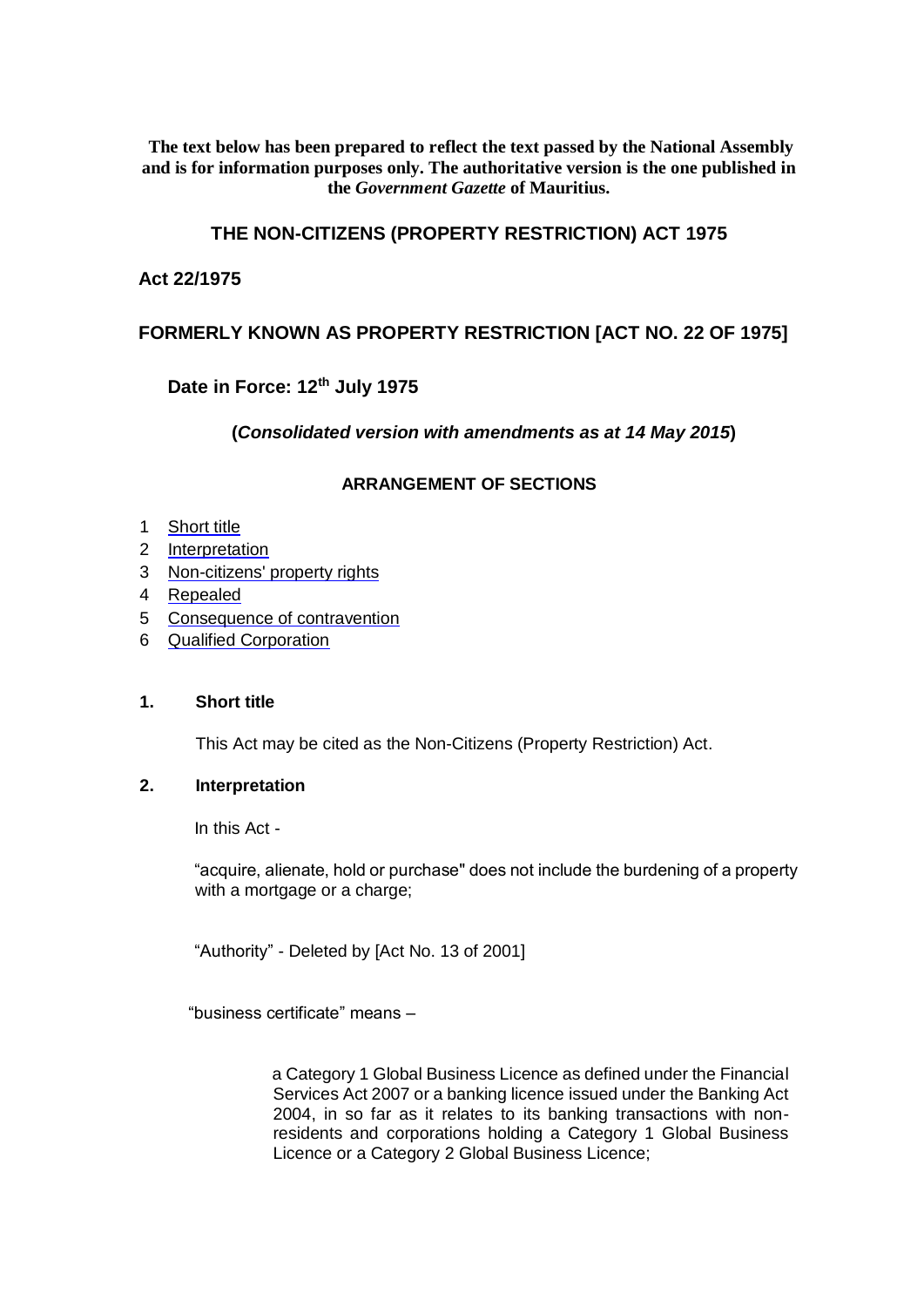## **Added by [Act No. 13 of 2001]; [Act No. 35 of 2004]; [Act No. 21 of 2005]; [Act No. 14 of 2007]**

"certificate" means a certificate issued under section 3 (2) ;

"Commission" means the Financial Services Commission established under the Financial Services Act 2007;

## **Added by [Act No. 13 of 2001]; [Act No. 14 of 2007]**

"Charge" means a fixed or floating charge under the Loans, Charges and Privileges (Authorised Bodies) Act;

"Minister" means the Minister to whom responsibility for the subject of internal affairs is assigned;

"non-citizen" means -

- (a) a person who is not a citizen of Mauritius;
- (b) an association or body of persons, whether corporate or incorporate, where -
	- (i) it is not domiciled in Mauritius;
	- (ii) it is quoted on the Official List of the Stock Exchange or admitted to any Second Market established under the Securities Act and its control or management is vested in one or more persons who are not citizens of Mauritius; or
	- (iii) it is not so quoted or admitted and one its shareholders is not a citizen of Mauritius;
- (c) a trust in so far as it is involved in any transaction referred to in section 22 of the Trusts Act;

## **Amended by [Act No. 14 of 2009]; [Act No. 20 of 2009]**

"Offshore Bank" - **Deleted by [Act No. 13 of 2001]** 

"offshore certificate" - **Deleted by [Act No. 13 of 2001]** 

"offshore company" - **Deleted [Act No. 13 of 2001]** 

"offshore fund" - **Deleted by [Act No. 9 of 1997]**

"property" –

(a) means an immovable property, whether freehold or leasehold, in Mauritius; and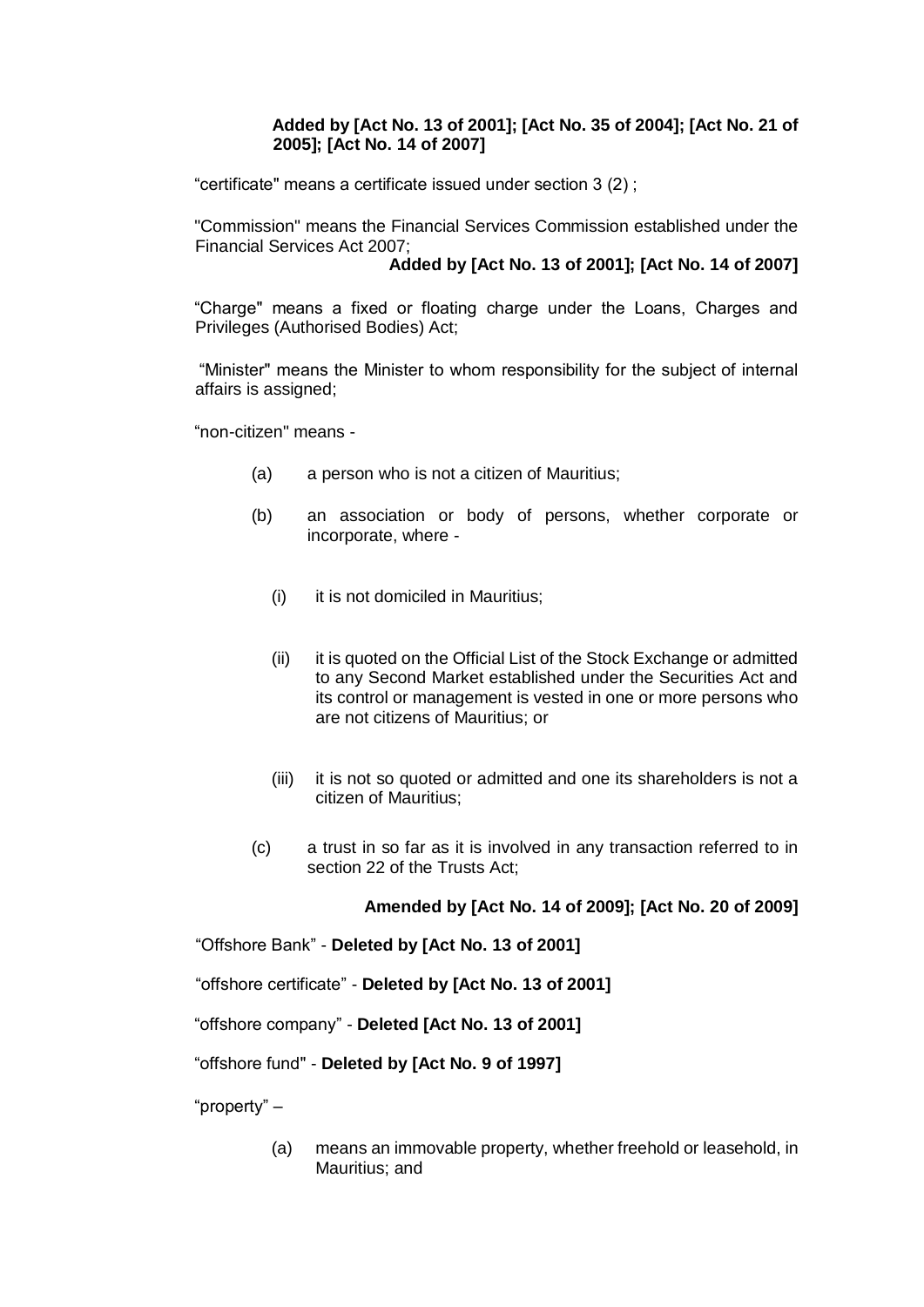- (b) includes
	- (i) in relation to a trust or otherwise, any rights or interests in immovable property, whether legal or beneficial; or
	- (i) any shares;

## **Amended by [Act No. 14 of 2009]**

"qualified corporation" means -

a corporation holding a Category 1 Global Business Licence as defined under the Financial Services Act 2007 or a bank holding a banking licence issued under the Banking Act 2004, in so far as it relates to its banking transactions with non-residents and corporations holding a Category 1 Global Business Licence or a Category 2 Global Business Licence;

## **Amended by [Act No. 13 of 2001];[Act No. 20 of 2002];[Act No. 35 of 2004]; [Act No. 21 of 2005]; [Act No. 14 of 2007]**

"resident in Mauritius" means -

- (a) in relation to an individual, a person who has his domicile in Mauritius;
- (b) in relation to a body corporate, a body incorporated or registered under the laws of Mauritius;

"share" -

- (a) means an interest, by any name called, in a company, partnership or société or any other body corporate which holds or purchases or otherwise acquires an immovable property in Mauritius; and
- (b) includes
	- (i) a share in a partnership or société or anybody corporate which reckons amongst its assets -
		- (A) any freehold or leasehold immovable property in Mauritius; or
		- (B) any share in a company or in a company holding shares in a subsidiary or any share in a partnership or société or any other body corporate, which itself reckons amongst its assets, freehold or leasehold immovable property in Mauritius;
	- (ii) a share in a company which reckons amongst its assets -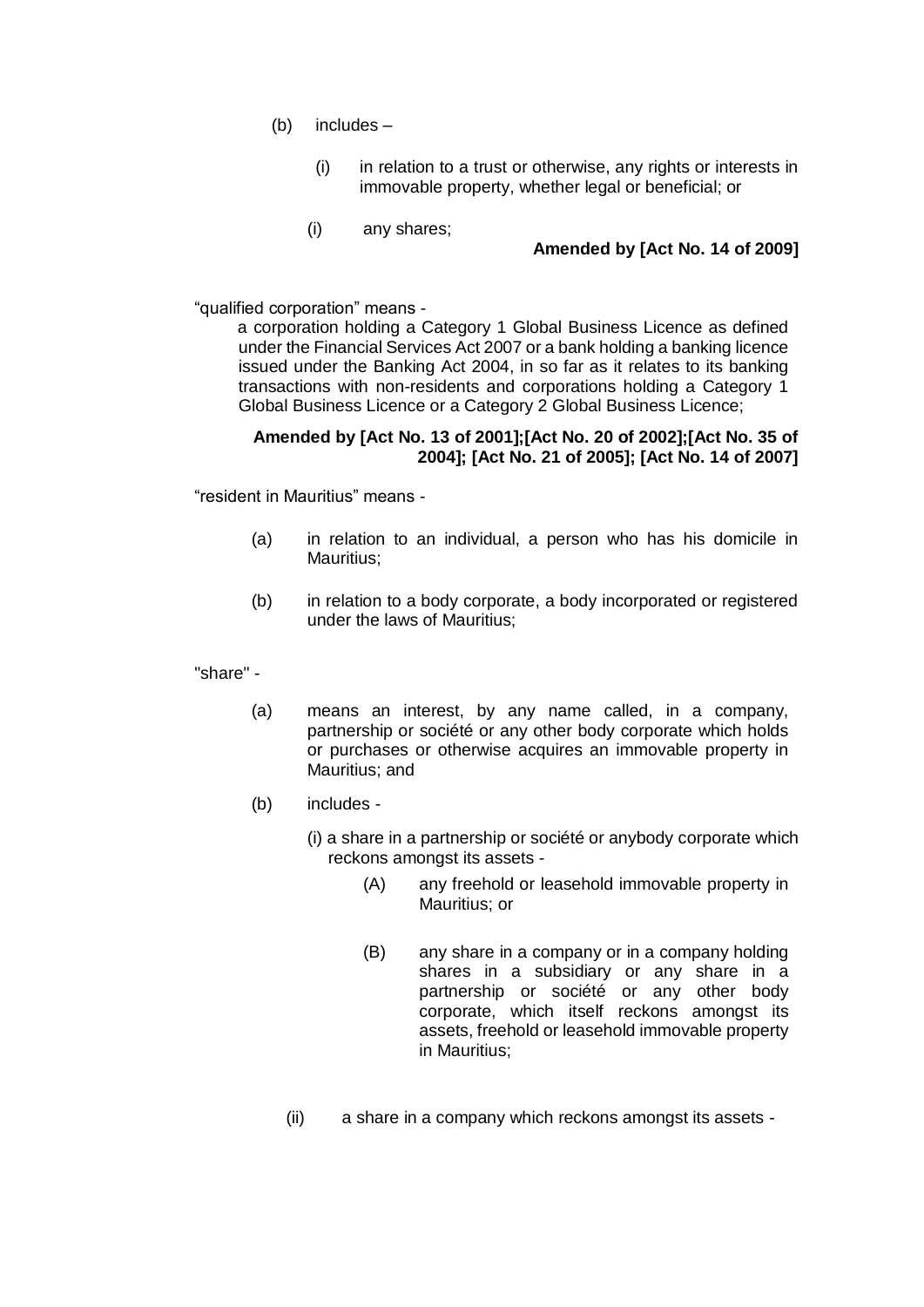- (A) any freehold or leasehold immovable property in Mauritius; or
- (B) any share in a company holding shares in a subsidiary or any share in a partnership or société or any other body corporate, which itself reckons amongst its assets, freehold or leasehold immovable property in Mauritius; or
- (C) any share in a company holding shares in any successive subsidiary company, or any share in any successive partnership or société or any other successive body corporate, which itself reckons amongst its assets, freehold or leasehold immovable property in Mauritius;

#### **Amended by [Act No. 14 of 2009]**

"shareholder" includes an association or body of persons, whether corporate or incorporate, which is a non-citizen.

#### **Amended by [Act No. 18 of 1992]; [Act No. 25 of 1994]; [Act No. 9 of 1997]; [Act No. 10 of 1998]; [Act No. 13 of 2001]; [Act No. 20 of 2002]; [Act No. 14 of 2007]; [Act No. 14 of 2009]; [Act No. 20 of 2009]; [Act No. 14 of 2009]**

#### **3. Non-citizens' property rights**

- (1) Subject to subsection (3), a non-citizen who wishes to hold or purchase or otherwise acquire a property shall make a written application to the Minister giving, wherever applicable (a) the precise location of the property;
	- (b) a site plan showing its extent and precise location;
	- (c) the nature of the interest intended to be purchased or otherwise acquired or held;
	- (d) the reasons for which the application is made;
	- (e) such other information as the Minister may require.
- (2) On receipt of an application under subsection (1), the Minister may issue to the applicant a certificate authorising him to purchase, acquire or hold the property, subject to such terms and conditions as the Minister may impose.
- (3) No certificate shall be required
	- (a) to enable a non-citizen to hold property in virtue of -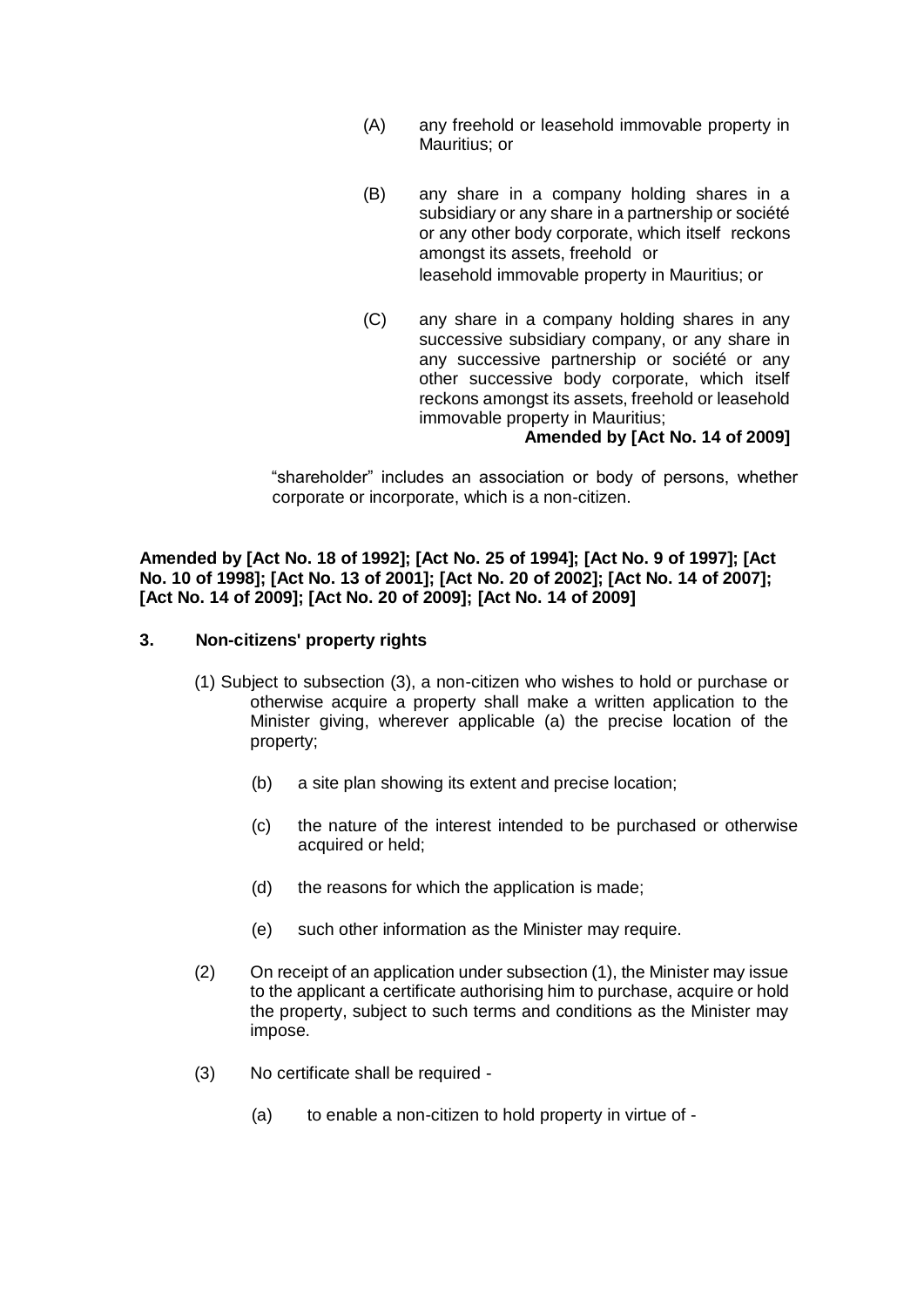(i) a lease agreement for industrial or commercial purposes, other than a lease agreement or a sublease agreement in respect of a residential property, for a term not exceeding 20 years;

#### **Amended by [Act No. 14 of 2009]**

(ii) a deed of concession under the Fisheries and Marine

Resources Act 2007; or

- (iii) a tenancy agreement for a term not exceeding 4 years; **Amended by [Act No. 18 of 2008]**
- (b) in the case of a non-citizen
	- (i) who purchases or otherwise acquires or holds any property in accordance with any other enactment or any convention to which Mauritius is a party;
	- (ii) who purchases or otherwise acquires or holds property -
		- (A) while he is the spouse, married in accordance with the *régime légal de communauté*, of a citizen;
		- (B) by inheritance; or
		- (C) by the effect of marriage;
- (c) In the case of a non-citizen or a person not resident in Mauritius who -
	- (i) holds, purchase or otherwise acquires, sells or otherwise deals with shares or other securities of s company who is desirous of being admitted for quotation on the Official List of the Stock Exchange through a public issue, offer for sale of shares and private placement of shares, or quoted on the Official List of the Stock Exchange or admitted to any Second Market which may be established under the Stock Exchange Act; or
	- (ii) invests in a unit trust scheme and any other collective vehicle;
	- (iii) purchases or otherwise acquires any luxury villa, apartment, penthouse or other similar properties used, or available for use, as residence with or without attending services or amenities from a company holding a certificate under the Invest Hotel Scheme, Property Development Scheme or Smart City Scheme, prescribed under the Investment Promotion Act;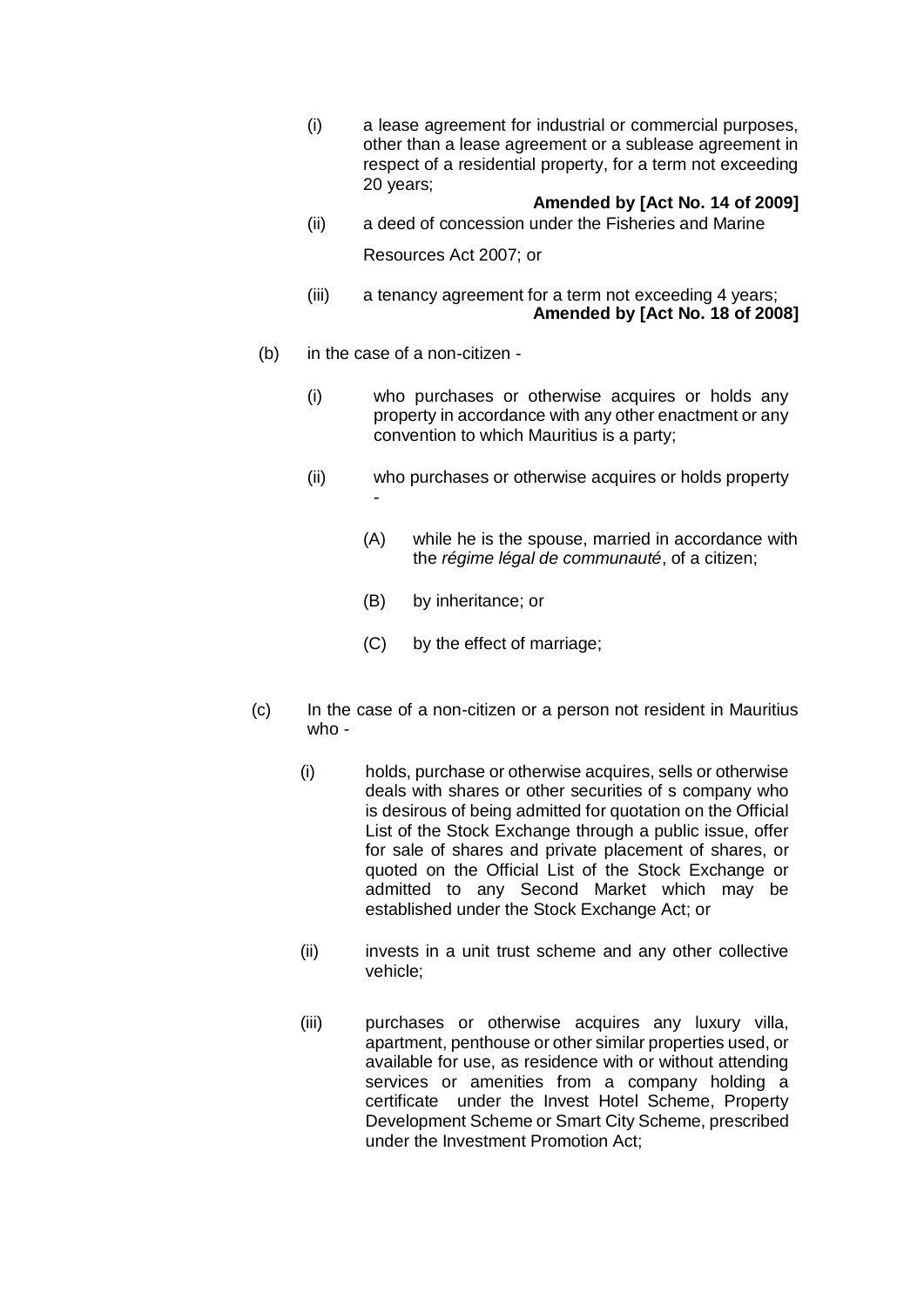## **Amended by [Act No. 21 of 2006]; [Act No. 17 of 2007]; [Act No. 18 of 2008]**

(iv) being an investor purchases or otherwise acquires an immovable property, a right to immovable property or part of a building, for business purposes, upon production of an authorisation from the Board of Investment established under the Investment Promotion Act;

## **Added by [Act No. 21 of 2006]; [Act No. 17 of 2007]**

(v) being an investor, a self-employed person who is a noncitizen, a retired non-citizen , a non-citizen or a member of the Mauritian Diaspora under the Mauritian Diaspora Scheme prescribed under the Investment Promotion Act referred to in section 5A of the Immigration Act, and having been granted a permanent residence permit under the Immigration Act, purchases only one apartment, in a building of at least 2 floors above ground floor, for his personal residence, upon production of an authorisation from the Board of Investment, granted after it has obtained the approval of the Minister;

#### **Added by [Act No. 21 of 2006]; [Act No. 17 of 2007]; [Act No. 18 of 2008]; [Act No. 38 of 2011]**

(va) being a retired non-citizen referred to in item 5 of Part I of the Schedule to the Investment Promotion Act, purchases not more than one apartment, in a building of at least 2 floors above ground floor, for his personal residence, upon production of an authorisation from the Board of Investment granted after it has obtained the approval of the Minister;

## **Added by [Act No. 27 of 2013]**

- (vi) being an investor registered under item 1A, or a professional registered under item 3(b)(i), of Part I of the Schedule to the Investment Promotion Act and having been granted an occupation permit under the Immigration Act, purchases only one apartment, in a building of at least 2 floors above ground floor, for his personal residence, on production of an authorisation from the Board of Investment granted after it has obtained the approval of the Minister;
- (vii) notwithstanding the repeal of the provisions relating to the IRS certificate or RES certificate under the Investment Promotion Act, purchases or otherwise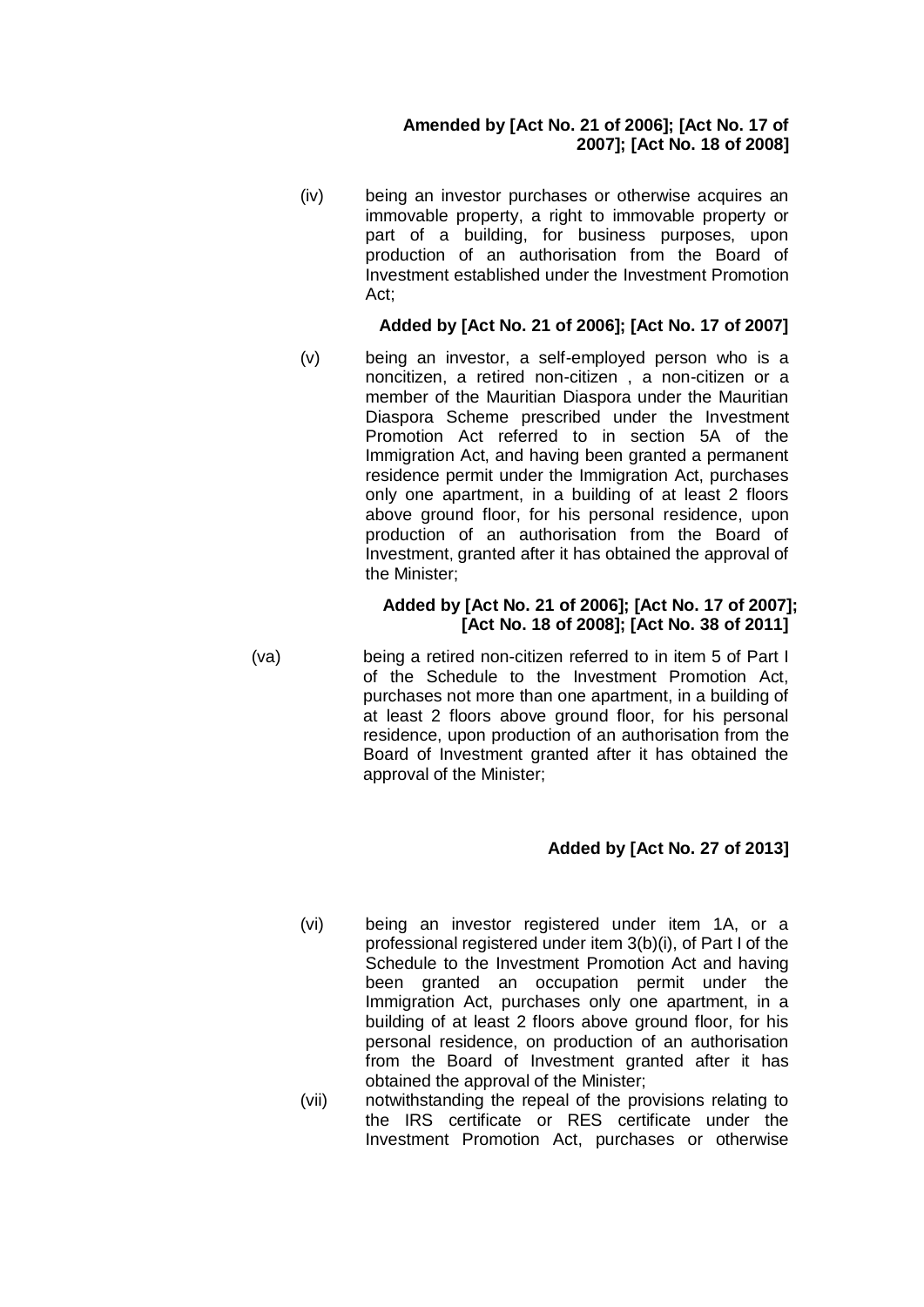acquires a residential property from a company holding an IRS certificate or a RES certificate.

(d) for the purposes of paragraph  $3(c)$ , 'company' includes a unit trust, an qualified corporation or any other collective investment vehicle.

**Amended by [\[Act No. 18 of 1992\];](https://supremecourt.govmu.org/_layouts/CLIS.DMS/search/searchdocumentbykey.aspx?ID=%5BAct%20No.%2018%20of%201992%5D&list=Legislations) [\[Act No. 25 of 1994\];](https://supremecourt.govmu.org/_layouts/CLIS.DMS/search/searchdocumentbykey.aspx?ID=%5BAct%20No.%2025%20of%201994%5D&list=Legislations) [\[Act No. 17 of](https://supremecourt.govmu.org/_layouts/CLIS.DMS/search/searchdocumentbykey.aspx?ID=%5BAct%20No.%2017%20of%201995%5D&list=Legislations) [1995\];](https://supremecourt.govmu.org/_layouts/CLIS.DMS/search/searchdocumentbykey.aspx?ID=%5BAct%20No.%2017%20of%201995%5D&list=Legislations) [\[Act No. 9 of 1997\];](https://supremecourt.govmu.org/_layouts/CLIS.DMS/search/searchdocumentbykey.aspx?ID=%5BAct%20No.%209%20of%201997%5D&list=Legislations) [\[Act No. 10 of 1998\];](https://supremecourt.govmu.org/_layouts/CLIS.DMS/search/searchdocumentbykey.aspx?ID=%5BAct%20No.%2010%20of%201998%5D&list=Legislations) [\[Act No. 18 of 1999\];](https://supremecourt.govmu.org/_layouts/CLIS.DMS/search/searchdocumentbykey.aspx?ID=%5BAct%20No.%2018%20of%201999%5D&list=Legislations) [\[Act No.](https://supremecourt.govmu.org/_layouts/CLIS.DMS/search/searchdocumentbykey.aspx?ID=%5BAct%20No.%2025%20of%202000%5D&list=Legislations) [25 of 2000\];](https://supremecourt.govmu.org/_layouts/CLIS.DMS/search/searchdocumentbykey.aspx?ID=%5BAct%20No.%2025%20of%202000%5D&list=Legislations) [\[Act No. 13 of 2001\];](https://supremecourt.govmu.org/_layouts/CLIS.DMS/search/searchdocumentbykey.aspx?ID=%5BAct%20No.%2013%20of%202001%5D&list=Legislations) [\[Act No. 20 of 2002\];](https://supremecourt.govmu.org/_layouts/CLIS.DMS/search/searchdocumentbykey.aspx?ID=%5BAct%20No.%2020%20of%202002%5D&list=Legislations) [\[Act](https://supremecourt.govmu.org/_layouts/CLIS.DMS/search/searchdocumentbykey.aspx?ID=%5BAct%20No.%2021%20of%202006%5D&list=Legislations)  [No. 21 of 2006\];](https://supremecourt.govmu.org/_layouts/CLIS.DMS/search/searchdocumentbykey.aspx?ID=%5BAct%20No.%2021%20of%202006%5D&list=Legislations) [\[Act No. 17 of 2007\];](https://supremecourt.govmu.org/_layouts/CLIS.DMS/search/searchdocumentbykey.aspx?ID=%5BAct%20No.%2017%20of%202007%5D&list=Legislations) [\[Act No. 18 of 2008\];](https://supremecourt.govmu.org/_layouts/CLIS.DMS/search/searchdocumentbykey.aspx?ID=%5BAct%20No.%2018%20of%202008%5D&list=Legislations) [\[Act No.](https://supremecourt.govmu.org/_layouts/CLIS.DMS/search/searchdocumentbykey.aspx?ID=%5BAct%20No.%2014%20of%202009%5D&list=Legislations)  [14 of 2009\];](https://supremecourt.govmu.org/_layouts/CLIS.DMS/search/searchdocumentbykey.aspx?ID=%5BAct%20No.%2014%20of%202009%5D&list=Legislations) [\[Act No. 38 of](https://supremecourt.govmu.org/_layouts/CLIS.DMS/search/searchdocumentbykey.aspx?ID=%5BAct%20No.%2038%20of%202011%5D&list=Legislations) [2011\];](https://supremecourt.govmu.org/_layouts/CLIS.DMS/search/searchdocumentbykey.aspx?ID=%5BAct%20No.%2038%20of%202011%5D&list=Legislations) [\[Act No. 26 of 2012\];](https://supremecourt.govmu.org/_layouts/CLIS.DMS/search/searchdocumentbykey.aspx?ID=%5BAct%20No.%2026%20of%202012%5D&list=Legislations) [\[Act No. 27](https://supremecourt.govmu.org/_layouts/CLIS.DMS/search/searchdocumentbykey.aspx?ID=%5BAct%20No.%2027%20of%202013%5D&list=Legislations)  [of 2013\];](https://supremecourt.govmu.org/_layouts/CLIS.DMS/search/searchdocumentbykey.aspx?ID=%5BAct%20No.%2027%20of%202013%5D&list=Legislations) [\[Act No. 9 of 2015\]](https://supremecourt.govmu.org/_layouts/CLIS.DMS/search/searchdocumentbykey.aspx?ID=%5BAct%20No.%209%20of%202015%5D&list=Legislations)**

#### **4. Repealed**

#### **5. Consequence of contravention**

- (1) An agreement which is in contravention of
	- (a) section 3; or
	- (b) a condition imposed in a certificate, shall be void.
- (2) Where property is purchased or otherwise acquired or held in contravention  $of -$ 
	- (a) section 3; or
	- (b) a condition imposed in a certificate, the Curator shall forthwith
		- (i) take possession of the property; and
		- (ii) cause it to be sold in accordance with the Sale of Immovable Property Act.
- (3) A person, other than a non-citizen, who acquires property pursuant to a sale under subsection (2), shall acquire a good title to the property.
- (4) The proceeds of a sale under subsection (2) shall, after deduction of all charges, be paid over, in such manner as the Registrar may direct, to the non-citizen or other person who appears to be entitled to them.

## **6. Qualified Corporation**

(1) Subject to subsection (2), a qualified corporation or an applicant for a business certificate who wishes to hold or purchase or otherwise acquire a property shall apply to the Commission, or in the case of a bank holding a banking licence under the Banking Act 2004 in so far as it relates to its banking transactions with non-residents and corporations holding a Category 1 Global Business Licence or a Category 2 Global Business Licence, to the Bank of Mauritius.